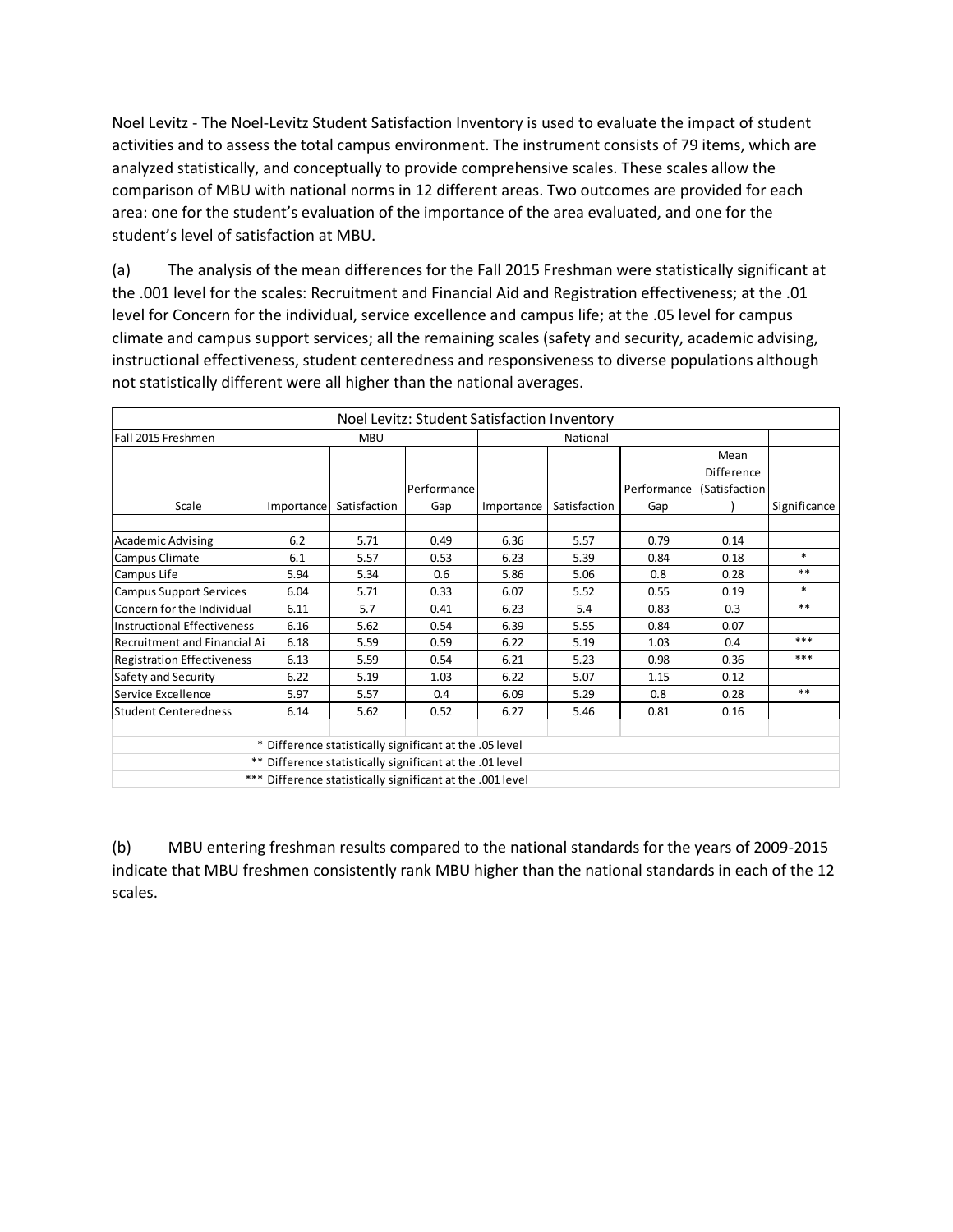## MBU Entering Freshman



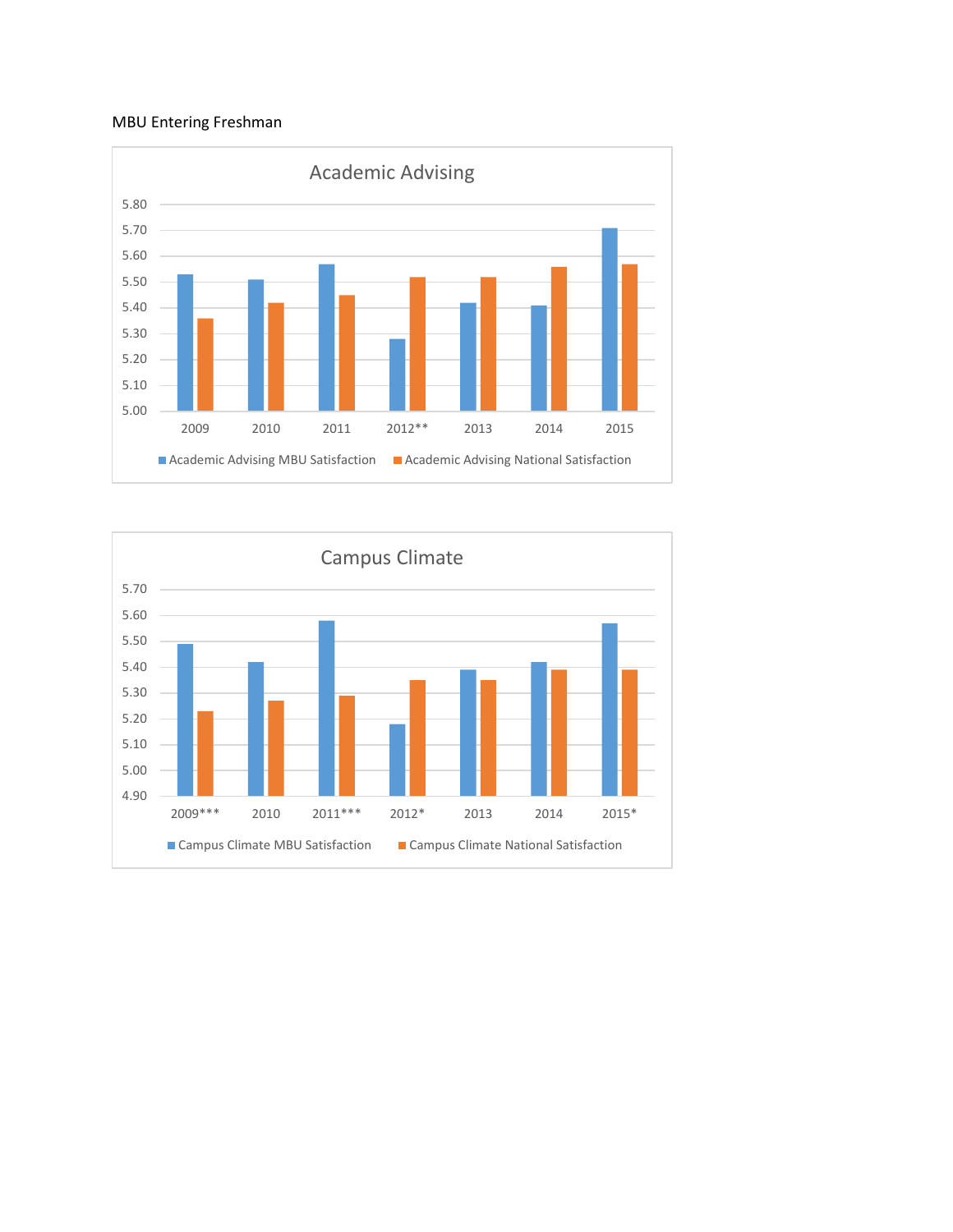

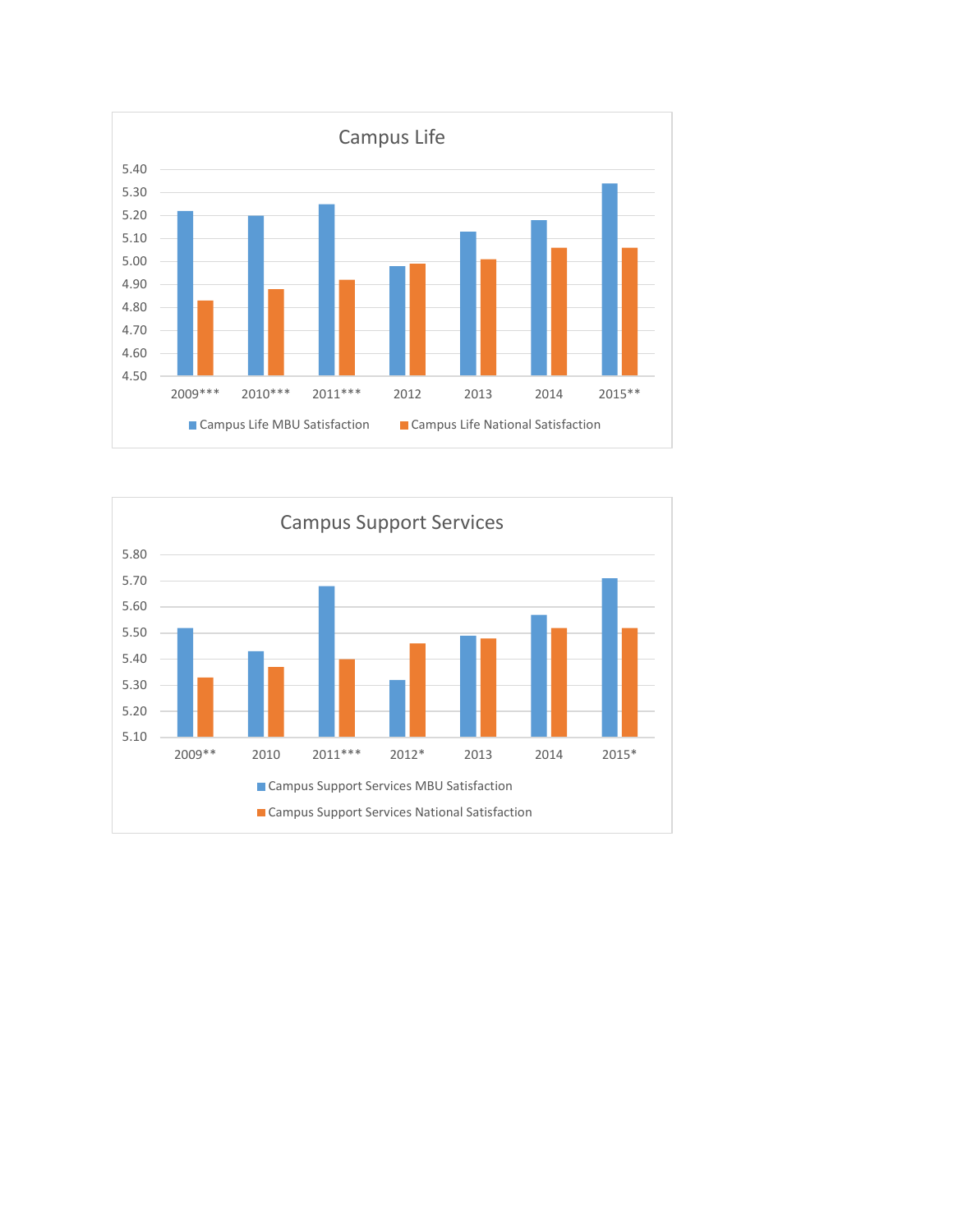

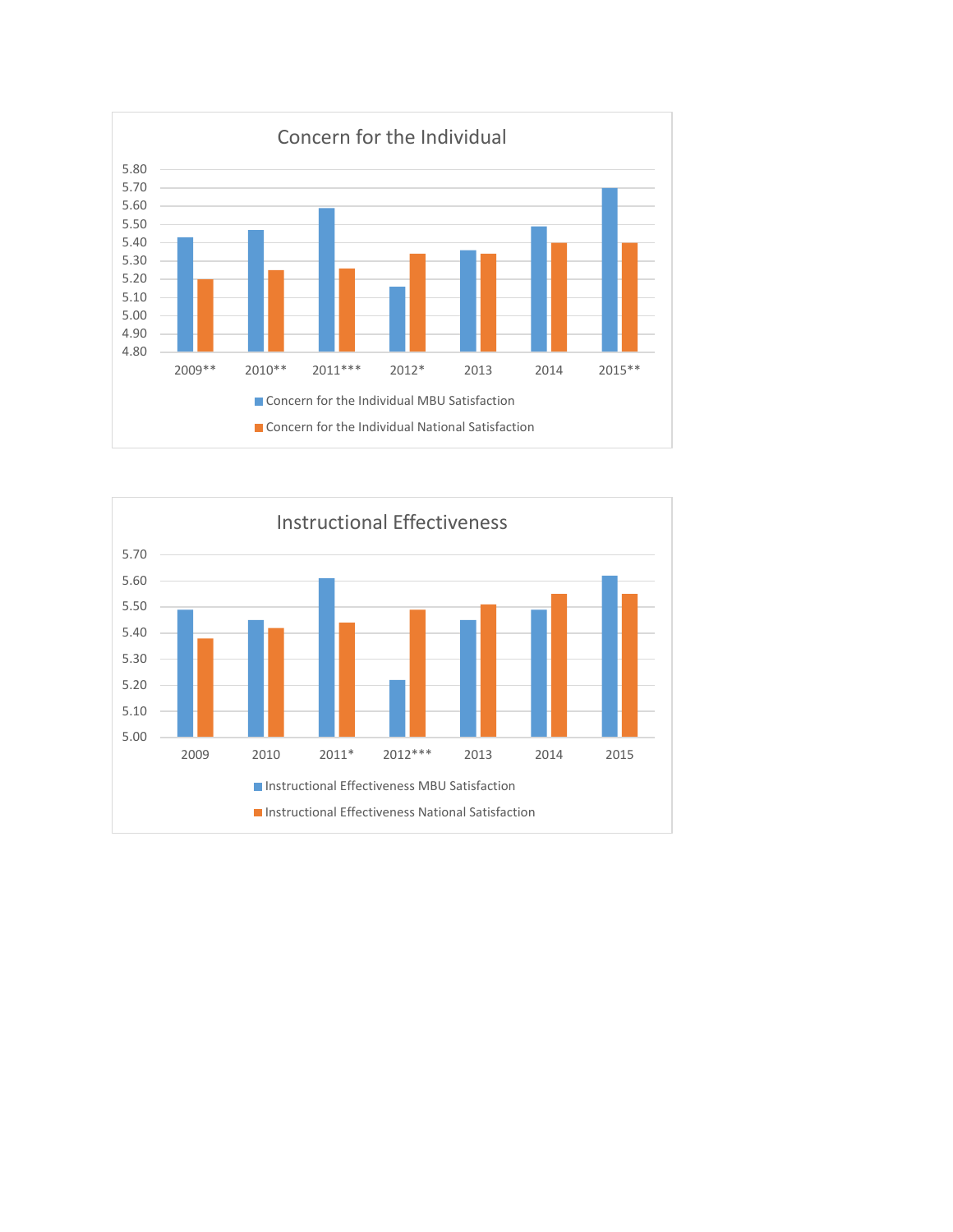

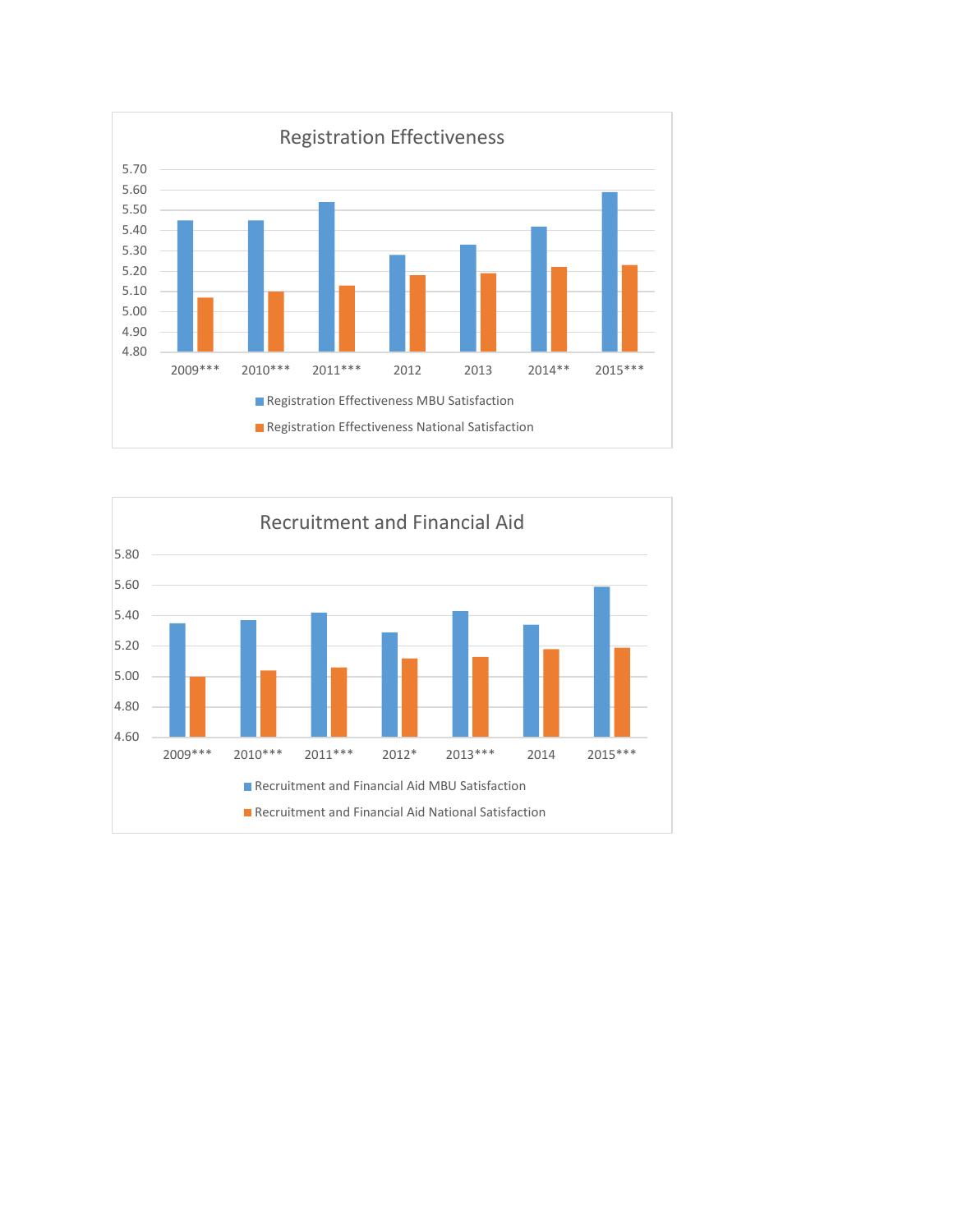